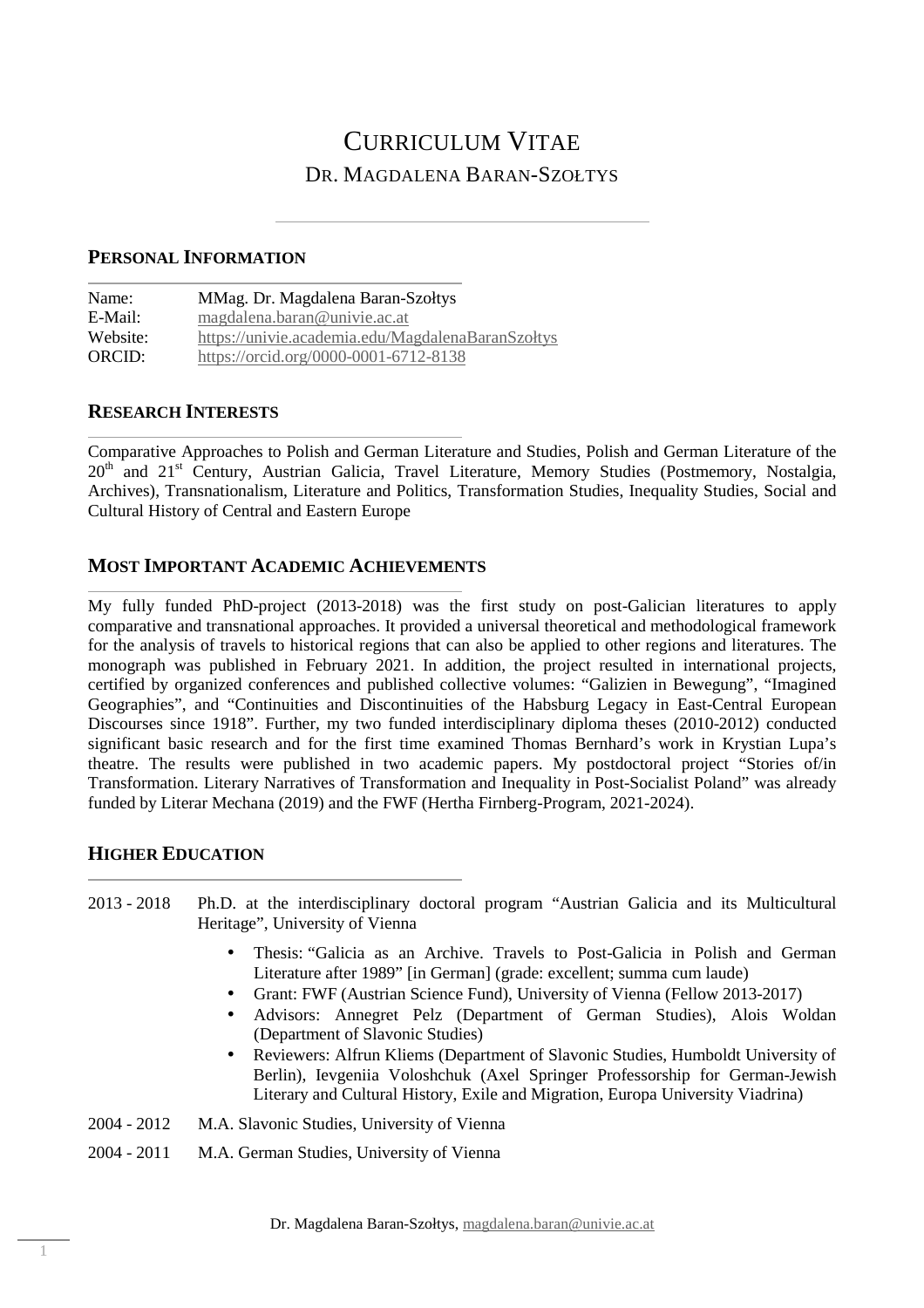## **RELEVANT POSITIONS**

|                | From 03/2021 Hertha Firnberg-Fellow at the Department of Contemporary History at the University of<br>Vienna and within the Research Center for the History of Transformations (RECET)                           |
|----------------|------------------------------------------------------------------------------------------------------------------------------------------------------------------------------------------------------------------|
| 2020 - today   | Research Associate at the research platform "Transformations and Eastern Europe"<br>University of Vienna                                                                                                         |
| $2019 - 2021$  | Co-executor at the SONATA 14 project "(Multi)national Eastern Galicia in the Interwar<br>Polish Discourse (and its Selected Counter-Discourses)", University of Warsaw, National<br>Science Centre (NCN), Poland |
| 2019           | Literar-Mechana Research Fellow at RECET, University of Vienna                                                                                                                                                   |
| 2018           | Graduate Research Fellow at University of Vienna                                                                                                                                                                 |
| $2017 -$ today | Research Associate at the research platform "Mobile Cultures and Societies", University of<br>Vienna, FWF                                                                                                        |
| 2014           | Visiting Scholar at Harvard Ukrainian Research Institute, Harvard University, USA, FWF                                                                                                                           |
| $2013 - 2017$  | PhD – Candidate at the doctoral program "Austrian Galicia and its Multicultural Heritage",<br>University of Vienna, FWF                                                                                          |
| 2010           | Lecturer in German Language and Literature at the University of Sydney, Australia, ÖAD                                                                                                                           |

## **ADDITIONAL RESEARCH ACHIEVEMENTS (SELECTION)**

| 2019          | Co-organization of the International Conference: "(P)o Galicji: Jeszcze więcej problemów!<br>Conference for the Celebration of the Sixty-Fifth Birthday of Professor Alois Woldan",<br>University of Warsaw, Warsaw, Poland, 05 - 06 June (with Danuta Sosnowska and Jagoda<br>Wierzejska, in cooperation with Austrian Cultural Forum Warsaw)               |  |
|---------------|--------------------------------------------------------------------------------------------------------------------------------------------------------------------------------------------------------------------------------------------------------------------------------------------------------------------------------------------------------------|--|
| 2018          | <b>GRAINES Summer School (funded), Sciences Po, France</b>                                                                                                                                                                                                                                                                                                   |  |
| 2018          | Lecture cum Seminar (invited): "Galizien-Narrative", University of Potsdam, Germany                                                                                                                                                                                                                                                                          |  |
| $2018 - 2019$ | International Project: "Shifting Narratives: Literary Representations of East-Central<br>European Transformations (1918, 1945, 1989/1991)"; Co-organization of the Seminar at<br>Annual Meeting of the American Comparative Literature Association, Los Angeles, USA, 29<br>March - 01 April and publication of a collective volume (with Jagoda Wierzejska) |  |
| 2017          | ASA Travel Grant, Austrian Studies Association, Chicago, USA                                                                                                                                                                                                                                                                                                 |  |
| $2016 - 2018$ | International Project: "Imagined Central European Geographies. Towards the Contemporary<br>Politics of Location"; Co-organization of the International Workshop at Eberhard Karls<br>Universität Tübingen, Germany, 29 April - 01 May and publication of two collected volumes<br>(with Monika Glosowitz, Aleksandra Konarzewska)                            |  |
| $2015 - 2018$ | International Project: "Galizien in Bewegung. Wahrnehmungen – Begegnungen –<br>Verflechtungen"; Co-organization of the International Conference at University of Vienna,<br>Austria, 21 - 23 May (DP Galicia in cooperation with Wien Museum und Polish Academy of<br>Sciences), and publication of a collective volume.                                     |  |
| 2015          | Conference Paper (invited): "Stasiuk's Dukla. A Microcosm for Revivals of Pictures of the<br>Past", Workshop: Region and Mobility. The Afterlives of Galicia and Eastern European<br>Memory Sites, Columbia University, New York, USA                                                                                                                        |  |
| $2009 - 2010$ | CEEPUS Grant, Jagiellonian University, Poland                                                                                                                                                                                                                                                                                                                |  |
| 2009          | KWA Grant (conducted in Warsaw, Kraków, Katowice), University of Vienna, Austria                                                                                                                                                                                                                                                                             |  |